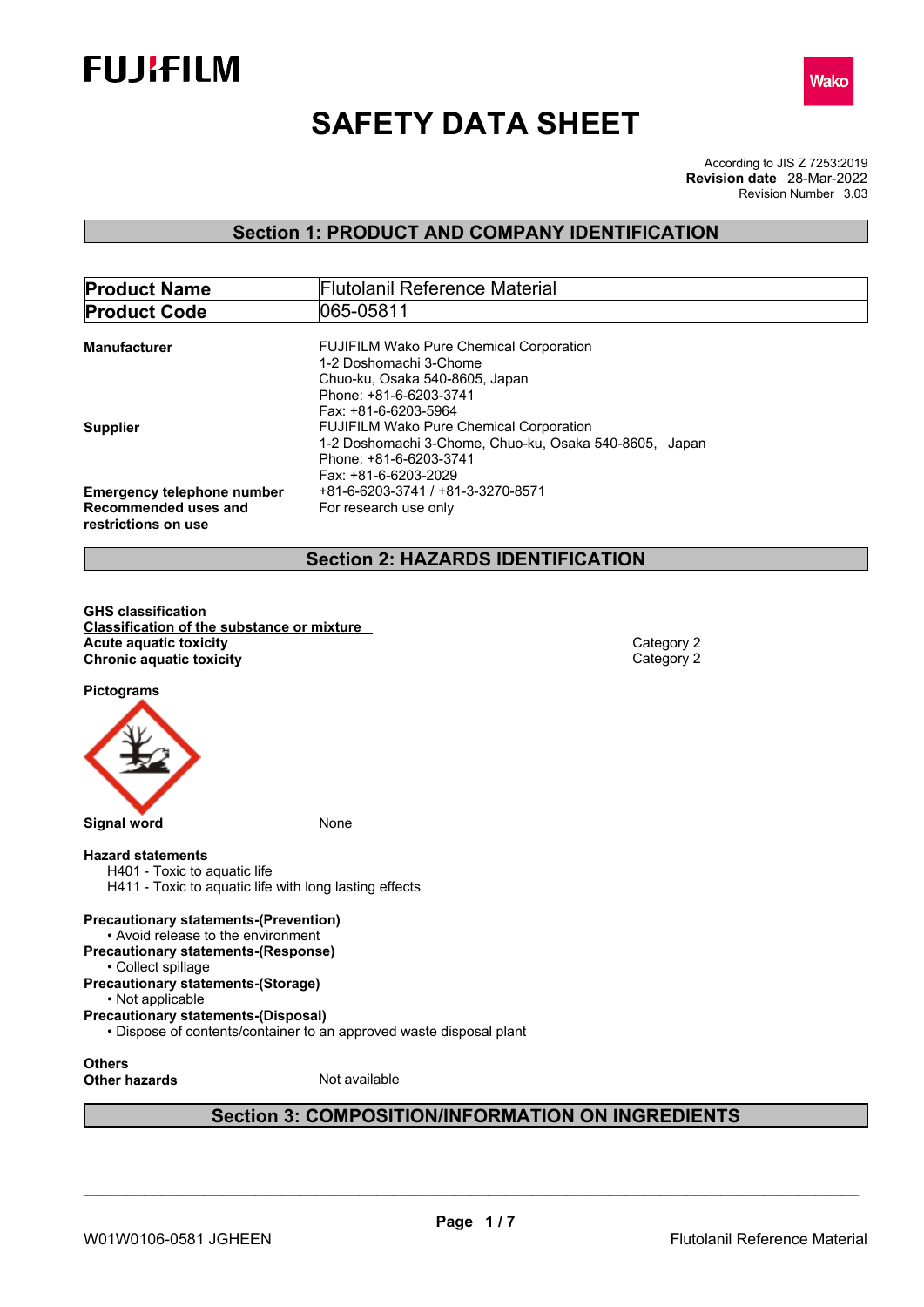#### **Single Substance or Mixture** Substance

**Formula** C17H16F3NO2

| <b>Chemical Name</b>                                                            | Weight-% | <b>Molecular weight</b>                                                  | <b>ENCS</b>                   | <b>ISHL No.</b> | <b>CAS RN</b>                        |
|---------------------------------------------------------------------------------|----------|--------------------------------------------------------------------------|-------------------------------|-----------------|--------------------------------------|
| ·lutolanıl                                                                      | 98.0     | 222.2<br>323.3                                                           | $\sim$<br>$\sim$<br>৩৬∠ে<br>ີ | <u>ົ</u>        | $\sim$<br>00000<br>66332-96<br>-ອບ-ວ |
| $\mathbf{M}$ . The set of $\mathbf{M}$ is a set of $\mathbf{M}$<br><b>SALES</b> |          | المتحاج والمستلق والمستنقص والمستحدث والمستند والمستحدث والماحية المسافر |                               |                 |                                      |

**Note on ISHL No.:** \* in the table means announced chemical substances.

**Impurities and/or Additives:** Not applicable

# **Section 4: FIRST AID MEASURES**

#### **Inhalation**

Remove to fresh air. If symptoms persist, call a physician.

#### **Skin contact**

Wash off immediately with soap and plenty of water. If symptoms persist, call a physician.

#### **Eye contact**

IF IN EYES: Rinse cautiously with water for several minutes. Remove contact lenses, if present and easy to do. Continue rinsing. Immediate medical attention is required.

#### **Ingestion**

Rinse mouth. Never give anything by mouth to an unconscious person. Call a physician or poison control center immediately. Do not induce vomiting without medical advice.

#### **Protection of first-aiders**

Use personal protective equipment as required.

## **Section 5: FIRE FIGHTING MEASURES**

#### **Suitable extinguishing media**

Water spray (fog), Carbon dioxide (CO2), Foam, Extinguishing powder, Sand

## **Unsuitable extinguishing media**

No information available

## **Specific hazards arising from the chemical product**

Thermal decomposition can lead to release of irritating and toxic gases and vapors.

#### **Special extinguishing method**

#### No information available

## **Special protective actions for**

#### **fire-fighters**

Use personal protective equipment as required.Firefighters should wear self-contained breathing apparatus and full firefighting turnout gear.

## **Section 6: ACCIDENTAL RELEASE MEASURES**

#### **Personal precautions, protective equipment and emergency procedures**

For indoor, provide adequate ventilation process until the end of working. Deny unnecessary entry other than the people involved by, for example, using a rope. While working, wear appropriate protective equipments to avoid adhering it on skin, or inhaling the gas. Work from windward, and retract the people downwind.

#### **Environmental precautions**

To be careful not discharged to the environment without being properly handled waste water contaminated.

**Methods and materials for contaminent and methods and materials for cleaning up**

Sweep up and gather scattered particles, and collect it in an empty airtight container.

**Recoverly, neutralization**

#### No information available

## **Secondary disaster prevention measures**

Clean contaminated objects and areas thoroughly observing environmental regulations.

# **Section 7: HANDLING AND STORAGE**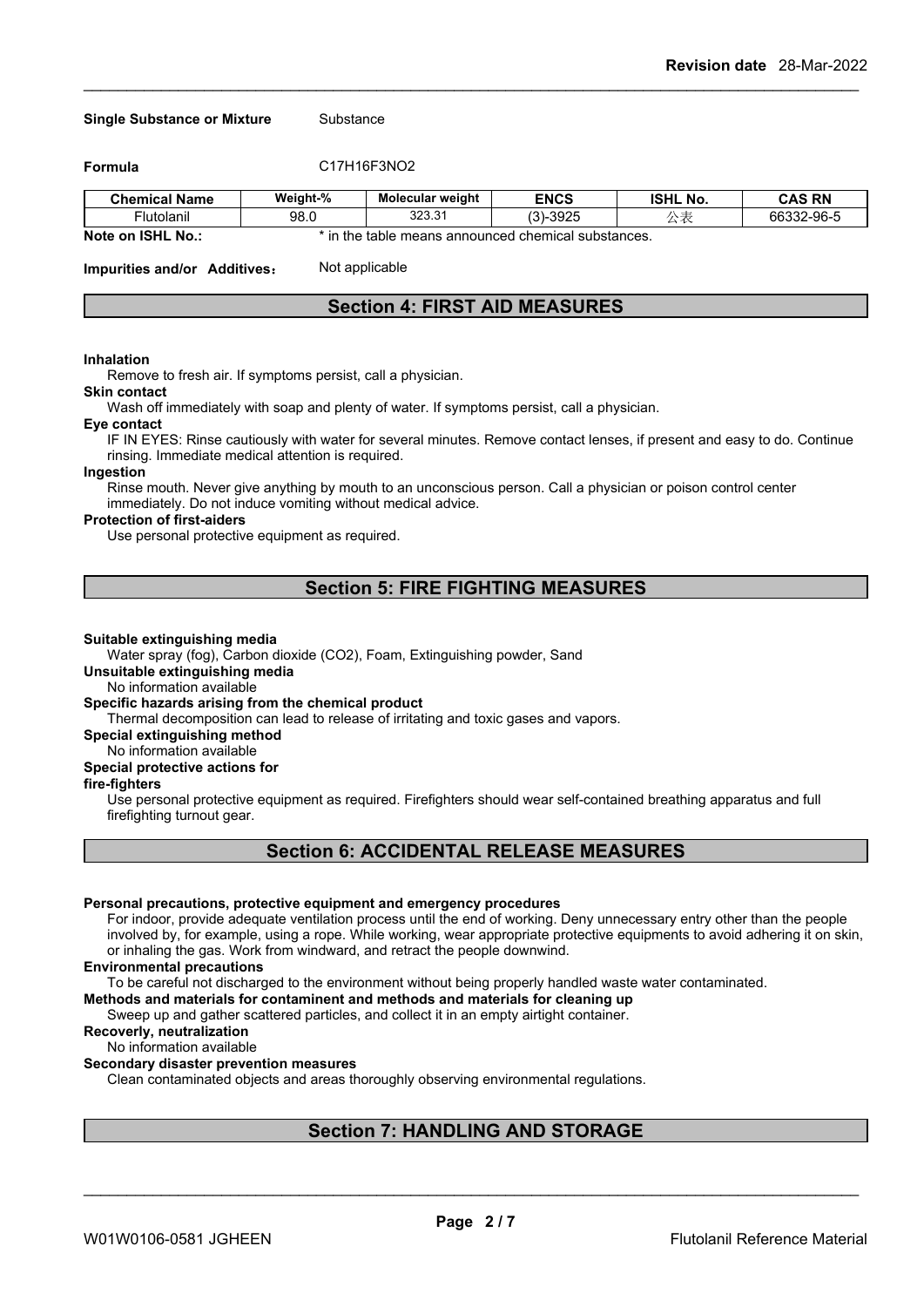## **Handling**

#### **Technical measures**

Avoid contact with strong oxidizing agents. Use with local exhaust ventilation.

#### **Precautions**

Do not rough handling containers, such as upsetting, falling, giving a shock, and dragging Prevent leakage, overflow, and scattering. Not to generate steam and dust in vain. Seal the container after use. After handling, wash hands and face, and then gargle In places other than those specified, should not be smoking or eating and drinking Should not be brought contaminated protective equipment and gloves to rest stops Deny unnecessary entry of non-emergency personnel to the handling area

## **Safety handling precautions**

Avoid contact with skin, eyes or clothing. Use personal protective equipment as required.

#### **Storage**

| Safe storage conditions   |                             |
|---------------------------|-----------------------------|
| <b>Storage conditions</b> | Keep container protect fron |
| Safe packaging material   | Glass                       |
| Incompatible substances   | Strong oxidizing agents     |

**Stect from light tightly closed. Store in a cool (2-10 °C) place.** 

## **Section 8: EXPOSURE CONTROLS/PERSONAL PROTECTION**

#### **Engineering controls**

In case of indoor workplace, seal the source or use a local exhaust system. Provide the safety shower facility, and handand eye-wash facility. And display their position clearly.

#### **Exposure limits**

| <b>Chemical Name</b> | <b>JSOH (Japan)</b>              | <b>ISHL</b><br>. (Japan) | <b>ACGIH</b> |
|----------------------|----------------------------------|--------------------------|--------------|
| Flutolanil           | OEL<br>TWA: 10 mg/m <sup>3</sup> | N/A                      | N/A          |
| 66332-96-5           |                                  |                          |              |

# **Personal protective equipment**<br>**Respiratory protection** Dust mask

**Respiratory protection** Dust mask<br> **Hand protection**<br> **Protection gloves Hand** protection

**Eye protection** protective eyeglasses or chemical safety goggles **Skin and body protection** Long-sleeved work clothes

#### **General hygiene considerations**

Handle in accordance with good industrial hygiene and safety practice.

## **Section 9: PHYSICAL AND CHEMICAL PROPERTIES**

| <b>Form</b>                                            |                                                                |
|--------------------------------------------------------|----------------------------------------------------------------|
| Color                                                  | white                                                          |
| Appearance                                             | crystalline powder                                             |
| Odor                                                   | no data available                                              |
| Melting point/freezing point                           | 103 - 105 °C                                                   |
| Boiling point, initial boiling point and boiling range | no data available                                              |
| <b>Flammability</b>                                    | no data available                                              |
| <b>Evaporation rate:</b>                               | no data available                                              |
| Flammability (solid, gas):                             | no data available                                              |
| Upper/lower flammability or                            |                                                                |
| explosive limits                                       |                                                                |
| Upper:                                                 | no data available                                              |
| Lower:                                                 | no data available                                              |
| <b>Flash point</b>                                     | no data available                                              |
| Auto-ignition temperature:                             | no data available                                              |
| Decomposition temperature:                             | no data available                                              |
| рH                                                     | no data available                                              |
| Viscosity (coefficient of viscosity)                   | no data available                                              |
| <b>Dynamic viscosity</b>                               | no data available                                              |
| <b>Solubilities</b>                                    | acetone: soluble . water: practically insoluble, or insoluble. |
| n-Octanol/water partition coefficient: (log Pow)       | 3.7                                                            |
|                                                        |                                                                |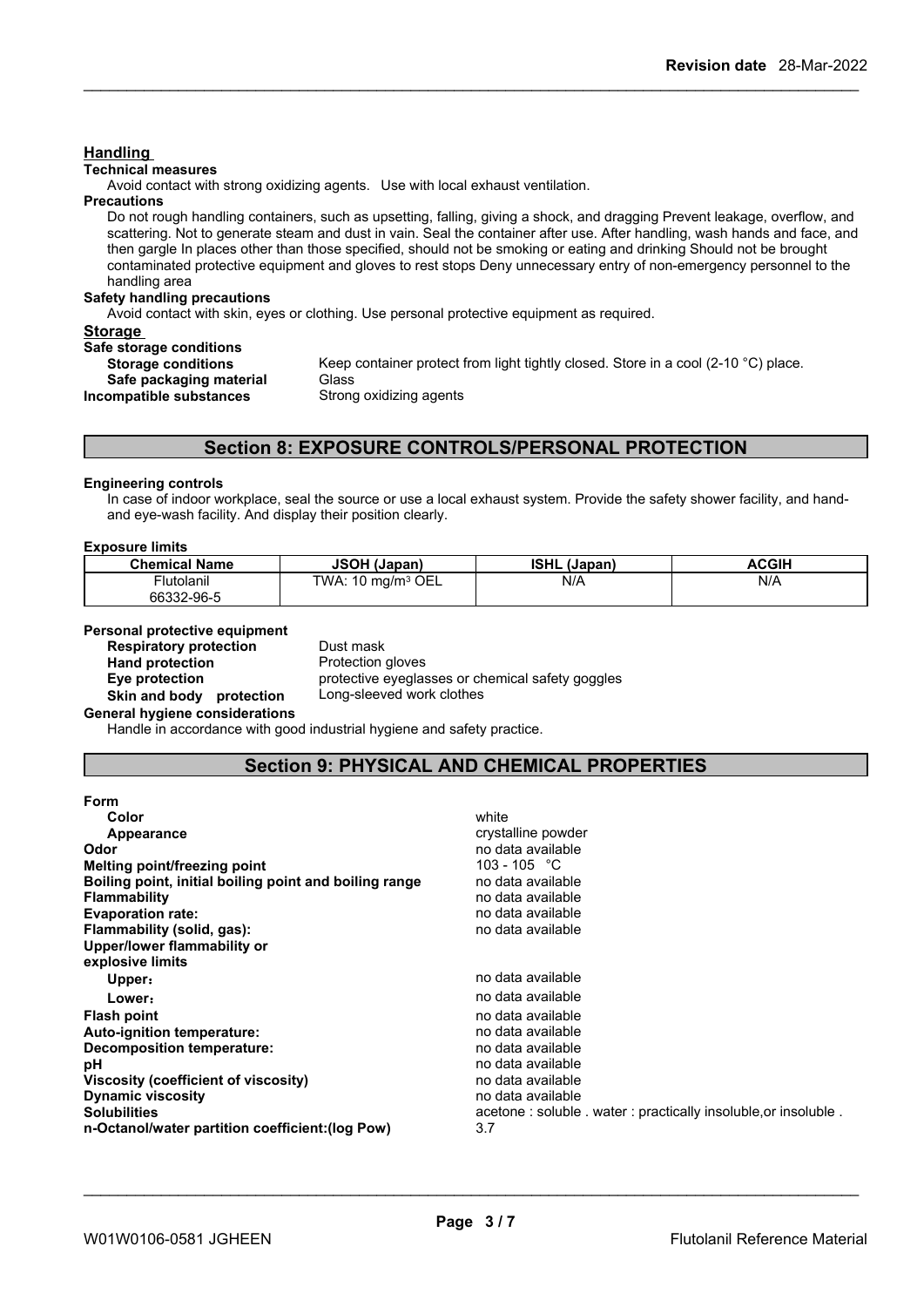**Vapour pressure**<br> **Specific Gravity / Relative density**<br> **Specific Gravity / Relative density**<br> **Property** 2.3 **Specific Gravity / Relative density** 1.3 **Vapour density** no data available **Particle characteristics** no data available

# **Section 10: STABILITY AND REACTIVITY**

**Stability**

**Reactivity** no data available<br> **Chemical stability** May be altered by May be altered by light. **Hazardous reactions** None under normal processing **Conditions to avoid** Extremes of temperature and direct sunlight **Incompatible materials** Strong oxidizing agents **Hazardous decomposition products** Carbon monooxide (CO), Carbon dioxide (CO2), Nitrogen oxides (NOx), Halides

# **Section 11: TOXICOLOGICAL INFORMATION**

| <b>Chemical Name</b><br><b>Dermal LD50</b><br>Oral LD50<br><b>Inhalation LC50</b><br>10 g/kg (Rat)<br>Flutolanil<br>. ( Rat<br>> 5.98 mq/L<br>5000 mg/kg (Rat) | <b>Acute toxicity</b> |  |  |
|----------------------------------------------------------------------------------------------------------------------------------------------------------------|-----------------------|--|--|
|                                                                                                                                                                |                       |  |  |
|                                                                                                                                                                |                       |  |  |

| <b>Chemical Name</b> | Acute toxicity -oral- source<br>information | Acute toxicity -dermal- source   Acute toxicity -inhalation gas-  <br>information | source information       |
|----------------------|---------------------------------------------|-----------------------------------------------------------------------------------|--------------------------|
| Flutolanil           | Based on the NITE GHS                       | Based on the NITE GHS                                                             | Based on the NITE GHS    |
|                      | classification results.                     | Iclassification results.                                                          | lclassification results. |
|                      |                                             |                                                                                   |                          |
|                      |                                             |                                                                                   |                          |
| <b>Chemical Name</b> | <b>Acute toxicity -inhalation</b>           | Acute toxicity -inhalation dust-Acute toxicity -inhalation mist-                  |                          |
|                      | vapor-source information                    | source information                                                                | source information       |
| Flutolanil           | Based on the NITE GHS                       | Based on the NITE GHS                                                             | Based on the NITE GHS    |

## **Skin irritation/corrosion**

| Skin corrosion/irritation source information<br><b>Chemical Name</b> |  |
|----------------------------------------------------------------------|--|
| Based on the NITE GHS classification results.                        |  |
|                                                                      |  |
| Serious eye damage/irritation source information                     |  |
| Based on the NITE GHS classification results.                        |  |
|                                                                      |  |
| Respiratory or Skin sensitization source information                 |  |
| Based on the NITE GHS classification results.                        |  |
|                                                                      |  |
| germ cell mutagencity source information                             |  |
| Based on the NITE GHS classification results.                        |  |
|                                                                      |  |
| <b>Carcinogenicity source information</b>                            |  |
| Based on the NITE GHS classification results.                        |  |
|                                                                      |  |

**Reproductive toxicity**

| <b>Chemical Name</b>          | Reproductive toxicity source information      |
|-------------------------------|-----------------------------------------------|
| Flutolanil                    | Based on the NITE GHS classification results. |
| <b>STOT-single exposure</b>   |                                               |
| <b>Chemical Name</b>          | STOT -single exposure- source information     |
| Flutolanil                    | Based on the NITE GHS classification results. |
| <b>STOT-repeated exposure</b> |                                               |
| <b>Chemical Name</b>          | STOT-repeated exposure-source information     |
|                               |                                               |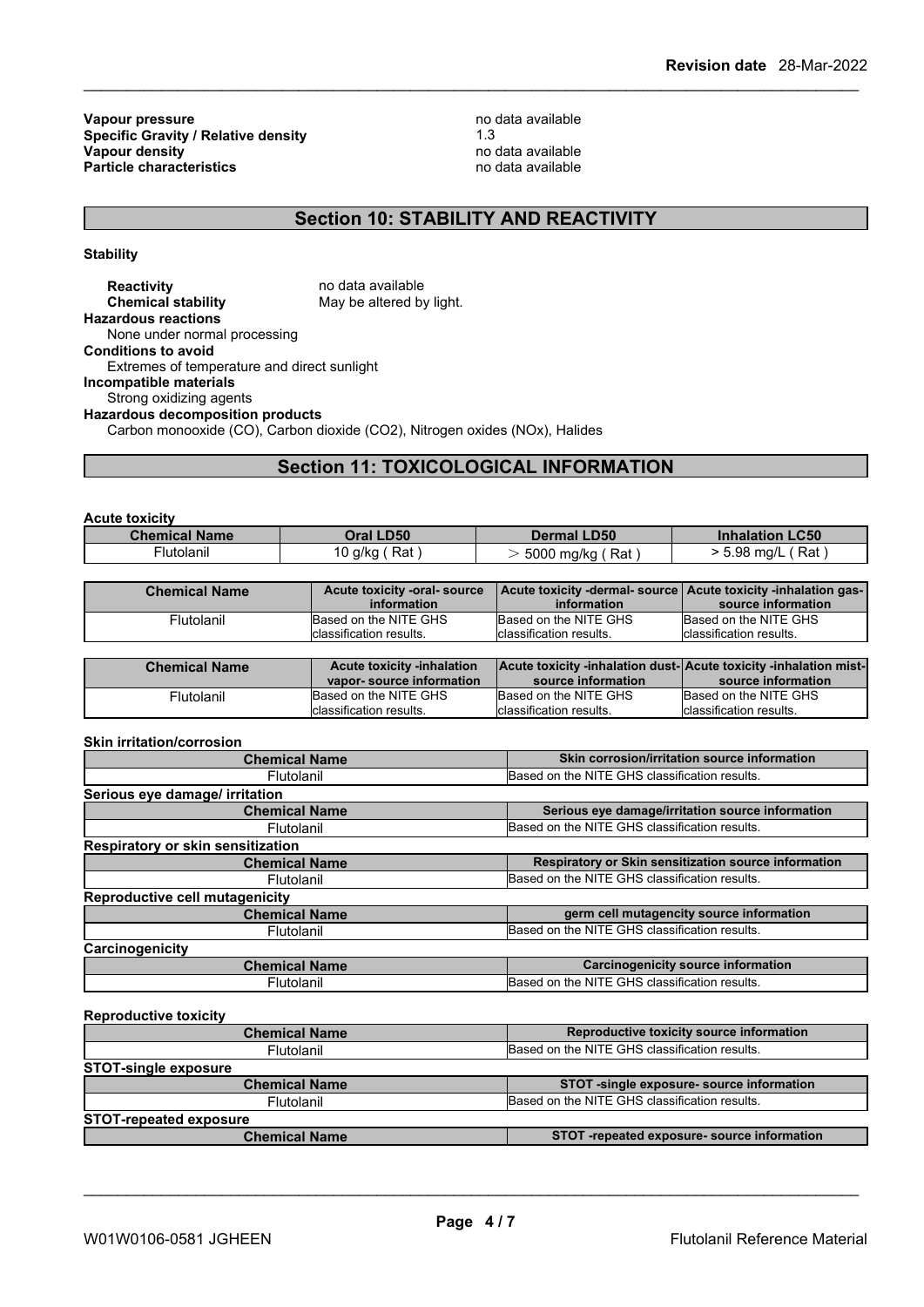| Flutolanil               | Based on the NITE GHS classification results. |
|--------------------------|-----------------------------------------------|
| <b>Aspiration hazard</b> | no data available                             |
| <b>Chemical Name</b>     | <b>Aspiration Hazard source information</b>   |
| Flutolanil               | Based on the NITE GHS classification results. |

# **Section 12: ECOLOGICAL INFORMATION**

## **Ecotoxicity**

| <b>Chemical Name</b> | Algae/aguatic plants | ™ish                        | Crustacea |
|----------------------|----------------------|-----------------------------|-----------|
| Flutolanil           | N/A                  | LC50:<br>Cyprinus carpio    | N/A       |
|                      |                      | 96 h<br>⊿י כ<br>ma/L<br>J.Z |           |

#### **Other data**

| <b>Chemical Name</b> | Short-term (acute) hazardous to the<br>aquatic environment source | Long-term (chronic) hazardous to the<br>aquatic environment source |  |
|----------------------|-------------------------------------------------------------------|--------------------------------------------------------------------|--|
|                      | information                                                       | information                                                        |  |
| Flutolanil           | Based on the NITE GHS classification<br>Iresults.                 | Based on the NITE GHS classification<br>Iresults.                  |  |

**Persistence and degradability** No information available<br>**Bioaccumulative potential** No information available **Bioaccumulative potential<br>Mobility in soil Hazard** to the ozone layer

No information available<br>No information available

## **Section 13: DISPOSAL CONSIDERATIONS**

#### **Waste from residues**

Disposal should be in accordance with applicable regional, national and local laws and regulations.

## **Contaminated container and contaminated packaging**

Disposal should be in accordance with applicable regional, national and local laws and regulations.

## **Section 14: TRANSPORT INFORMATION**

| <b>ADR/RID</b>                   |                                                                 |
|----------------------------------|-----------------------------------------------------------------|
| UN number                        | <b>UN3077</b>                                                   |
| Proper shipping name:            | Environmentally hazardous substance, solid, n.o.s. (Flutolanil) |
| UN classfication                 | 9                                                               |
| <b>Subsidiary hazard class</b>   |                                                                 |
| Packing group                    | Ш                                                               |
| <b>Marine pollutant</b>          | Yes                                                             |
| IMDG                             |                                                                 |
| <b>UN number</b>                 | <b>UN3077</b>                                                   |
| Proper shipping name:            | Environmentally hazardous substance, solid, n.o.s. (Flutolanil) |
| <b>UN classfication</b>          | 9                                                               |
| Subsidiary hazard class          |                                                                 |
| Packing group                    | Ш                                                               |
| <b>Marine pollutant (Sea)</b>    | Yes                                                             |
| Transport in bulk according to   | No information available                                        |
| Annex II of MARPOL 73/78 and     |                                                                 |
| the <b>IBC</b> Code              |                                                                 |
| IATA                             |                                                                 |
| UN number                        | <b>UN3077</b>                                                   |
| Proper shipping name:            | Environmentally hazardous substance, solid, n.o.s. (Flutolanil) |
| UN classfication                 | 9                                                               |
| <b>Subsidiary hazard class</b>   | Ш                                                               |
| Packing group                    |                                                                 |
| <b>Environmentally Hazardous</b> | Yes                                                             |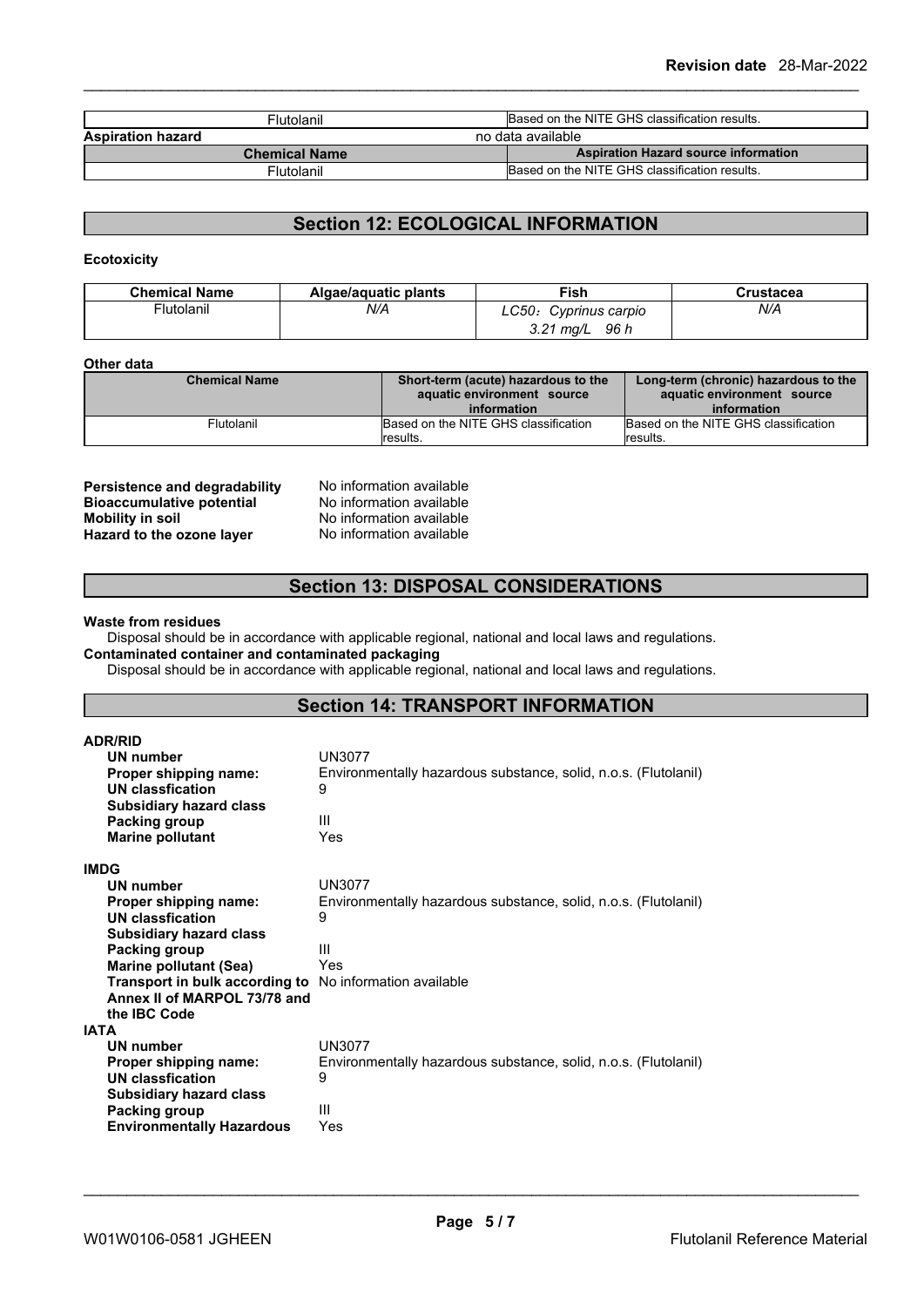#### **Substance**

#### **Section 15: REGULATORY INFORMATION International Inventories EINECS/ELINCS TSCA** - **Japanese regulations Fire Service Act** Not applicable **Poisonous and Deleterious Substances Control Law** Not applicable **Industrial Safety and Health Act**Harmful Substances Whose Names Are to be Indicated on the Label (Law Art.57, Para.1, Enforcement Order Art.18) Notifiable Substances (Law Art.57-2, Enforcement Oder Art.18-2 Attached Table No.9)No.47 **Regulations for the carriage and storage of dangerous goods in ship** Noxious Substances (Ordinance Art.3, Ministry of Transportation Ordinance Regarding Transport by Ship and Storage, Attached Table 1) **Civil Aeronautics Law** Misellaneous Dangerous Substances and Articles (Ordinance Art.194, MITL Nortification for Air Transportation of Explosives etc., Attached Table 1) **Marine Pollution Prevention Law** Marine pollutants (P and PP substances) **Pollutant Release and Transfer** Class 1 **Register Law (~2023.3.31) Class 1 - No.** 41 **Pollutant Release and Transfer Register Law (2023/4/1~)** Class 1 **Class 1 - No.** 41 **Water Pollution Control Act** Harmful Substances (Law Art.2, Enforcement Order Art.2, Ordinace Designating Wastewater Standards Art.1) **Export Trade Control Order** Not applicable **Soil Contamination Control** Designated Hazardous Substances

| <b>Chemical Name</b>            | Poisonous and Deleterious<br>Substances Control Law | Industrial Safety and Health Act<br><b>Substances</b><br>(Law Art 57-2)<br>$(-2024.3.31)$ | l Pollutant Release and Transfer<br>Register Law<br>(~2023.3.31) |
|---------------------------------|-----------------------------------------------------|-------------------------------------------------------------------------------------------|------------------------------------------------------------------|
| Flutolanil<br>66332-96-5 (98.0) |                                                     | Applicable                                                                                | Applicable                                                       |

# **Section 16: OTHER INFORMATION**

**Key literature references and Key literature references and** NITE: National Institute of Technology and Evaluation (JAPAN) sources for data etc. http://www.safe.nite.go.jp/japan/db.html IATA dangerous Goods Regulations RTECS:Registry of Toxic Effects of Chemical Substances Japan Industrial Safety and Health Association GHS Model SDS Dictionary of Synthetic Oraganic Chemistry , SSOCJ, Koudansha Scientific Co.Ltd. Chemical Dictionary, Kyouritsu Publishing Co., Ltd. etc

#### **Disclaimer**

**Law**

This SDS is according to JIS Z 7253: 2019. The information provided in this Safety Data Sheet is correct to the best of our knowledge, information and belief at the date of its publication. The information given is designed only as a guidance for safe handling, and is not to be considered a warranty or quality specification. The information relates only to the specific material designated and may not be valid for such material used in combination with any other materials or in any process, unless specified in the text.